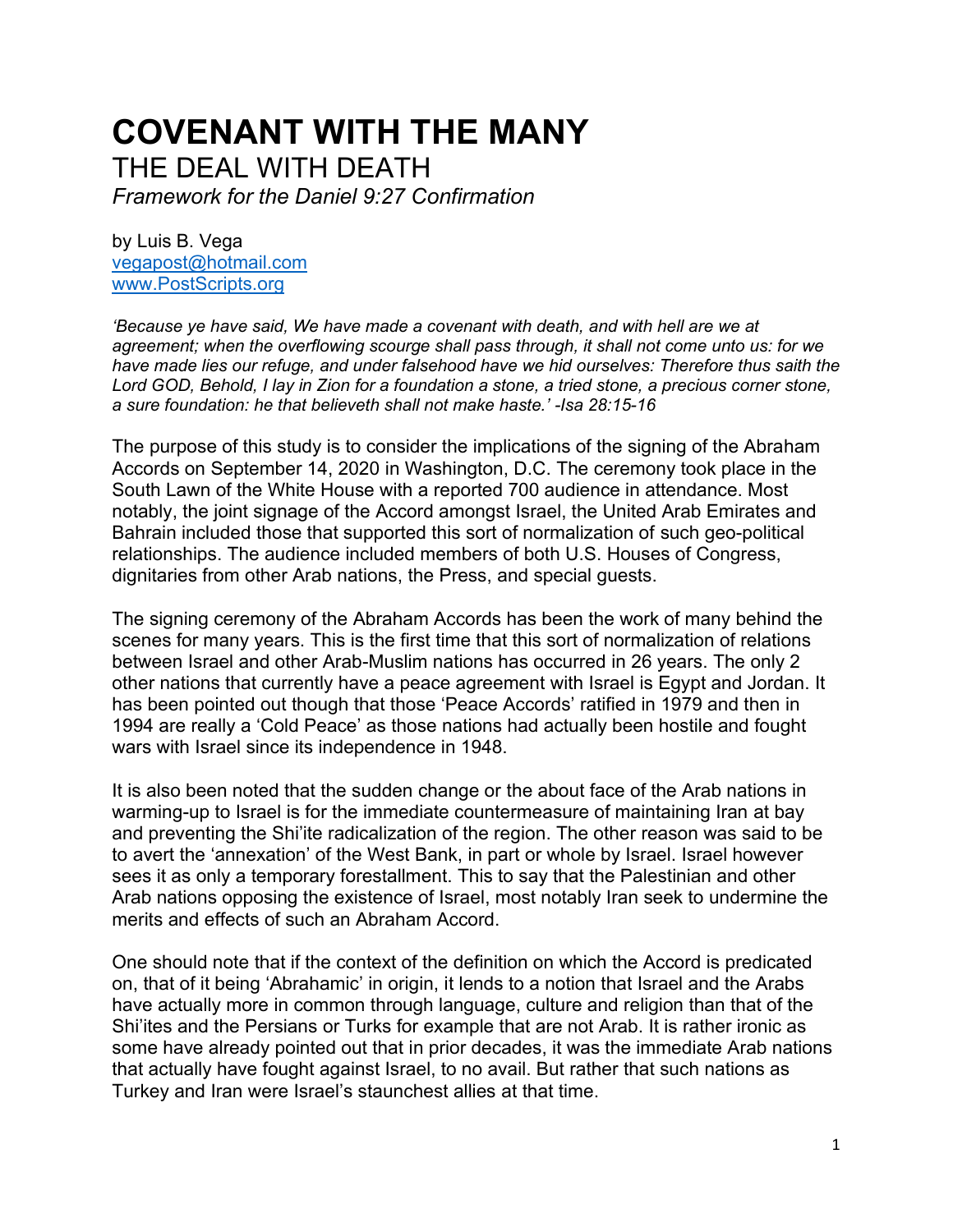## **Pleasing the Whom?**

What may not be apparent about the historic signing ceremony of the Abraham Accord is the significance of the noted number in attendance to witness the 'pleasant' agreement. That number was 700. If one is a Bible student, one can obviously understand the significant of 7 as that is the derivative of 700. The number 7 signifies completion and perfection. For example, the United Arab Emirates is comprised of 7 Emirates or kings. By having Bahrain join, it comprised the Arab coalition to a total of 8, a number of 'New Beginnings'. This next segment of the study will attempt to discern the Biblical and esoteric significance and meaning of the number 700 as it relates to the occasion. How so or why? It is prophetic in the sense that the Abraham Accord will very well lead to the 'confirming of the Covenant with the Many'.

In Gematria, 700 is the numerical sum of C and R in how the early Christians ascribed the Chi Rho letters to Christ. In the Greek, the numerical value associated with the letters  $C = 600 + R = 100$  is 700. This is taken from RidingTheBeast.com. According to Peignot, the number 700 is the symbol of the Resurrection as an image of the Phoenix, this mythological bird that, once burnt, reappeared of its ashes. In Greek, the numerical value of Phoenix, 'FOINIX', is 700 = 500+70+10+50+10+60.

Lastly, in the Bible, the precise number of 700 is associated with a rebellion of the King, in this case King Solomon. In 1 Kings 11:1-4 it states the nature of the rebellion of the 'willful king'. 'These women were from the nations about which the LORD had told the Israelites, You must not intermarry with them, for surely they will turn your hearts after their gods. Yet Solomon clung to these women in love. He had 700 wives of royal birth and 300 concubines— and his wives turned his heart away. For when Solomon grew old, his wives turned his heart after other gods, and he was not wholeheartedly devoted to the LORD his God, as his father David had been.' This attitude and disposition of Israel's King demonstrates the 'Spirit of AntiChrist'. It shows that despite a rebuke and admonishment to forsake that will destroy not only the King but Israel also, King Solomon refused to yield and repent of his disobedience, much like Lucifer. This same attitude and disposition of Israel's false Messiah or the AntiChrist will be on display as the various plagues YHVH sends by way of the 7-Seal Judgment from Heaven by the true Messiah, Jesus will on the contrary harden his heart like Pharaoh did.

And that the person will be none other than the Biblical AntiChrist. Thus, it is to this person, or spirit that the 700 was assured to have been in attendance. According to the Strong's Concordance, the number 700 is associated with the word ἀρέσκω or transliterated as areskó. The meaning is to please. Please whom? Further defined as to imply to please properly, to satisfy, to make good on something, as in winning someone's favor, affection, approval because of meeting an expectation in a moral agreement. Thus, one can correlate the definition and association with that of the historic day to find favor, pleasing, approval of a moral agreement. The question still remains, whom is it directed to? In the further delineation of the meaning and given the context of the foundation laid for the confirming of the Covenant, that can only be ascribed to the coming AntiChrist, as to please the AntiChrist.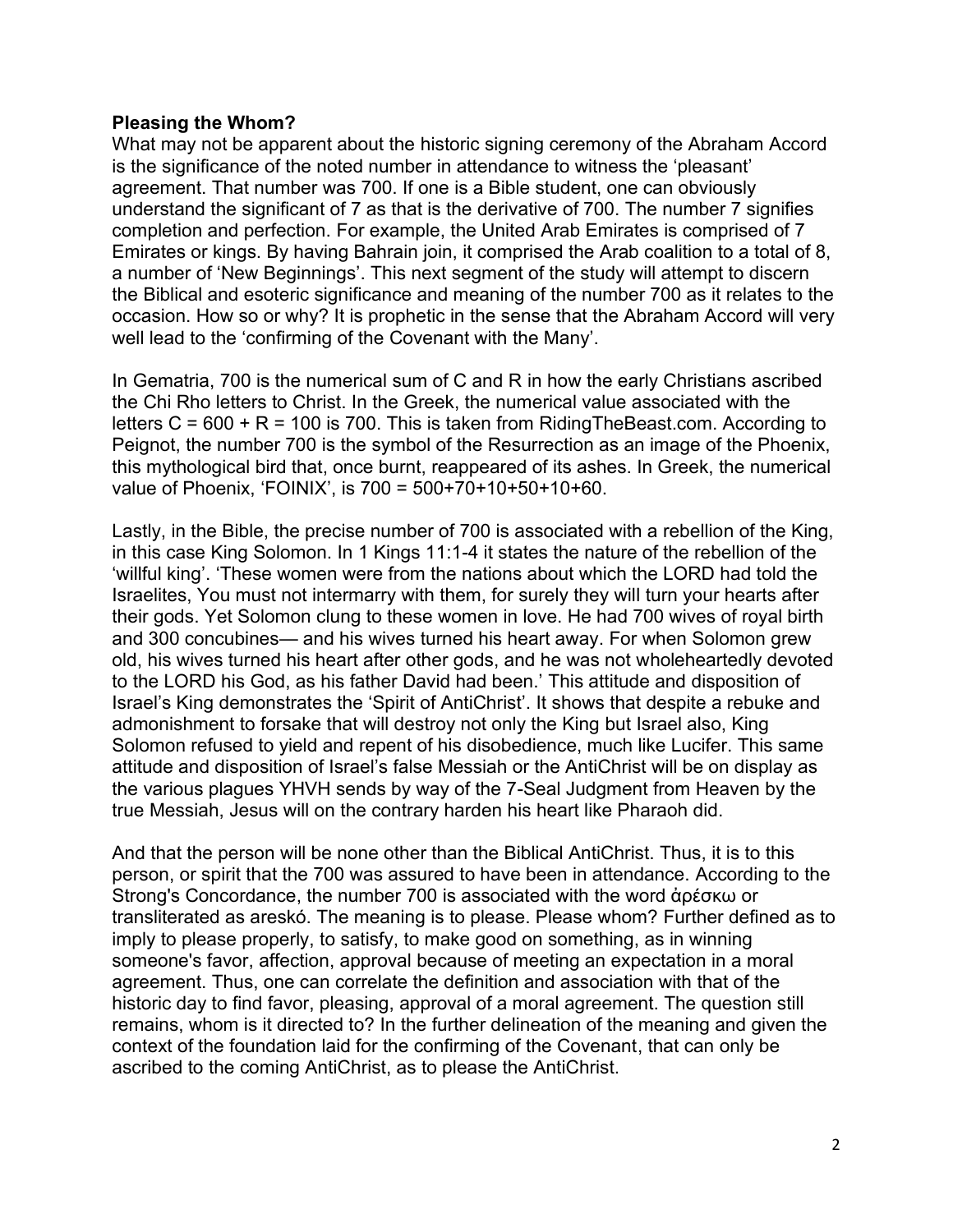## **A New Paradigm**

The political 'chessboard' has now reversed order and there is a new paradigm shift, geo-politically in the Middle East. Through Trump's maneuvering, he has bypassed the Palestinians and have not let them be a hurdle for establishing the normalization of bilateral agreements between the rest of the Arab-Muslim world with Israel. This is novel and for such efforts, he has been nominated for the Nobel Peace Prize. This has caught the Democrats off-guard to their angst as even the Press has downplayed the achievement that is surely historical in scope. With this context and understanding, it was noted that there would be 'Many' other Arab nations that would now be willing and eager to also normalize their relations with Israel. What this study seeks to correlate is that this initial brokered deal with the UAE and Bahrain has set the precedence and pathway for the other 'Many' of Arab nations to join the 'Covenant' of Abraham.

The question is thus needed to be asked with Biblical prophecy in mind, is this the Covenant with Death that Isaiah 28 speaks about? Is this the 'confirming the Covenant with the Many of Daniel 9"27?' Or will it be? The signing of the Abraham Accord was a historic day but in sizing this up prophetically, it sure most likely will be that 'Deal with Hell' and the 'Many'. During the ceremony where each of the 3 represented nations spoke, one heard much the same rhetoric as in all prior ones. The theme was that of 'Peace and Safety', or in other words used, 'Prosperity' and 'Security'. Why is this noted or pointed out? Those that study Biblical prophecy of the Last Days clearly picked up on this verbiage as key words and/or codes that are and have already been used for some time now and none the less are 'prophetic'. But there was a key difference now. For the first time, a new word has now been introduced and used in this 'Covenant' endeavor.

What word or phrase is, 'The Many'. This is astonishing as it directly ties into the End of Days narrative of how the 'confirming of the Covenant' will be with the 'Many'. It was said, 'now there will be MANY that will follow suit'. What? It is now able to be seen, heard, and discerned in our times. This is truly exciting. Many who study the Biblical End of Day are highly convinced that this might be it then. It was not nor presently is the actual 'confirming of the Covenant with the Many', but its foundation and platform has been laid. How does one know or can say with a measure of certainty that this is not the fulfillment of Daniel 9:27? For one, the Rapture of the Bride of Christ has to happen first.

This is a prerequisite that will then allow for the AntiChrist figure to be revealed and take charge of the coming 'confirmation' …and 'he will then confirm or [make stronger] the [Abrahamic] Covenant with the MANY', etc. Then, notice that by that time, the USA, and its President, the current 'Leader of the Free World', will be absent also. Many rightly ask then, well, how close will it be before such a time arrives that will fulfill the Daniel 9:27 prophecy? That remains to be seen but one thing is for sure, the season of its fulfillment is now clearly within sight and direct experience. How so? It was reported even at the signing ceremony that as much as 5 to 7 other Arab nations are actively seeking to join what Prime Minister Netanyahu has deemed the 'Circle of Peace'. However, others have noted that in actuality it is more of establishing a necessary Israel-Arab 'NATO' to keep Iran in check. Presently, to the Israelis and the Arabs, this Abraham Accord is seen as a positive step in stabilizing the volatile region.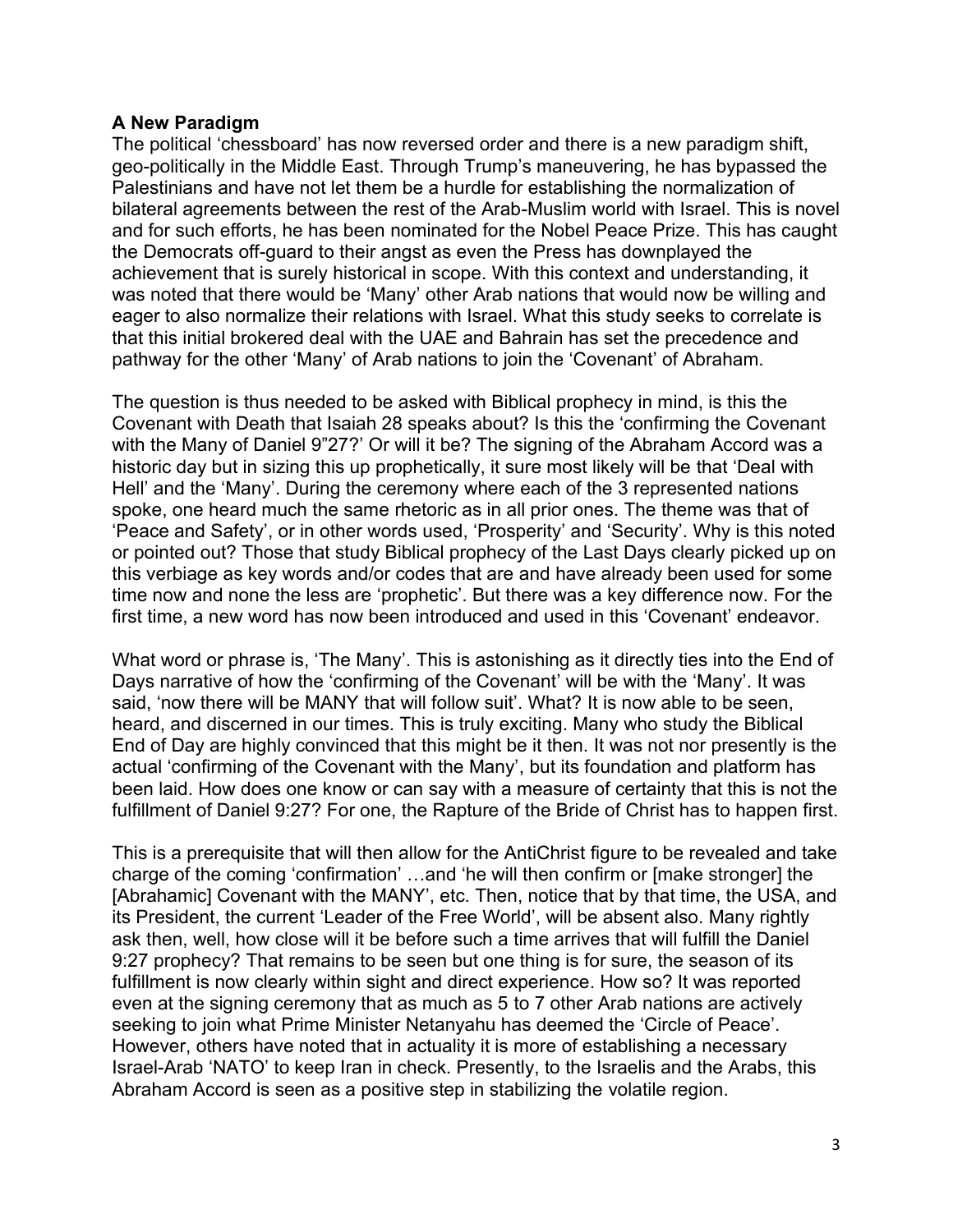## **Peace and Prosperity**

In general, the majority of Israelis are in support of this Abraham Accord. It is a longing for a lasting peace with the Arabs. However, the Palestinians who feel left out and betrayed by their 'Arab Brethren'. They are the 'thorn in the side' sort of speak of Israel. Even during the actual signing ceremony, Hamas launched a barrage of rockets into Israel. No doubt, the Palestinians will double-down against Israel and have aligned themselves with the Shi'ite regime of Iran, Hezbollah of Lebanon, and Turkey. Such are now more than happy to pick up the mantel of their supposed cause of 'liberation' from the 'occupation' and 'oppression'. Prophetically speaking, this Abraham Accord has laid the foundation that will inevitably lead to the 'confirming the Covenant with the Many'. However, YHVH warned in Isaiah that it would be a 'Covenant with Death'. How so? It is because the primary broker of the 'confirming' will be the coming from the AntiChrist.

And what is the issue here? Eschatologically, Jesus warned the leaders of Israel that in rejecting Him as the rightful and only promised Messiah, Israel would rather wait for a political savior. Israel will receive instead the AntiChrist who will guarantee them 'Peace and Prosperity' they only long for. Jesus as the Jewish Messiah was not accepted as their Messiah who first had to come riding on a donkey, in humility and die for the sins of not only Israel but the world. They failed to realize and wait, that their Messiah was to come or appear a 2nd time as then the returning conquering 'Lion of Judah' riding on a white horse. It would be at that time that Jesus would establish the Kingdom and set Israel as the head of the Nations, and defeat geo-politically all of Israel's enemies, etc.

On the contrary, Israel will seek a 'Deal with the Devil' himself as Lucifer will possess in bodily form this 'Man of Perdition' or how in the Greek it is in direct reference to Apollo, the Destroyer, etc. Or in other words, Israel will continue to sin in casting its lot with false saviors in exchange for a peace to only live in security to prosper. By comparison to the 2nd half of the coming 7-year Tribulation Period, the 1st half will seem tame and 'peaceful'. The coming AntiChrist will correspond to the breaking and start of the Seal Judgments by Jesus. It will be from Heaven along with the raptured Bride as a witness in court will foster a measure of 'Peace of Prosperity' for Israel. So much so that it garnishes the attention of the 'Outer-Ring' of Muslim nations. Primarily, that of Russian, Turkey and Iran and tagging along with them will be Libya, Sudan, and Ethiopia.

This is when the Ezekiel 38 War will occur, within the later portion of the 1st 3.5 or 1260-day count. Why? They will seek Israel's prosperity. And at this time Israel will have totally relied on its 'false' Messiah to protect them, supernaturally to the point that he will have performed some amazing miracles to authenticate this Messiahship as a Sign. Israel, it is noted in the description in the Bible will have nor walls and essentially be defenseless at this time. This is when YHVH will bring such Nations to the Mountains of Israel, that being Samaria and Judea and that is where they will be slaughtered supernationally by YHVH. It will be a show of force and divine intervention as in the ancient times of the Bible to show Israel and the world that YHVH is GOD. Presently, Israel does not have a recognition of their current state of rebellion and blindness/hardness of heart. It is for this very reason(s) that there has been a stopgap of time in-between the 69th and 70th Week of Years per the prophet Daniel.